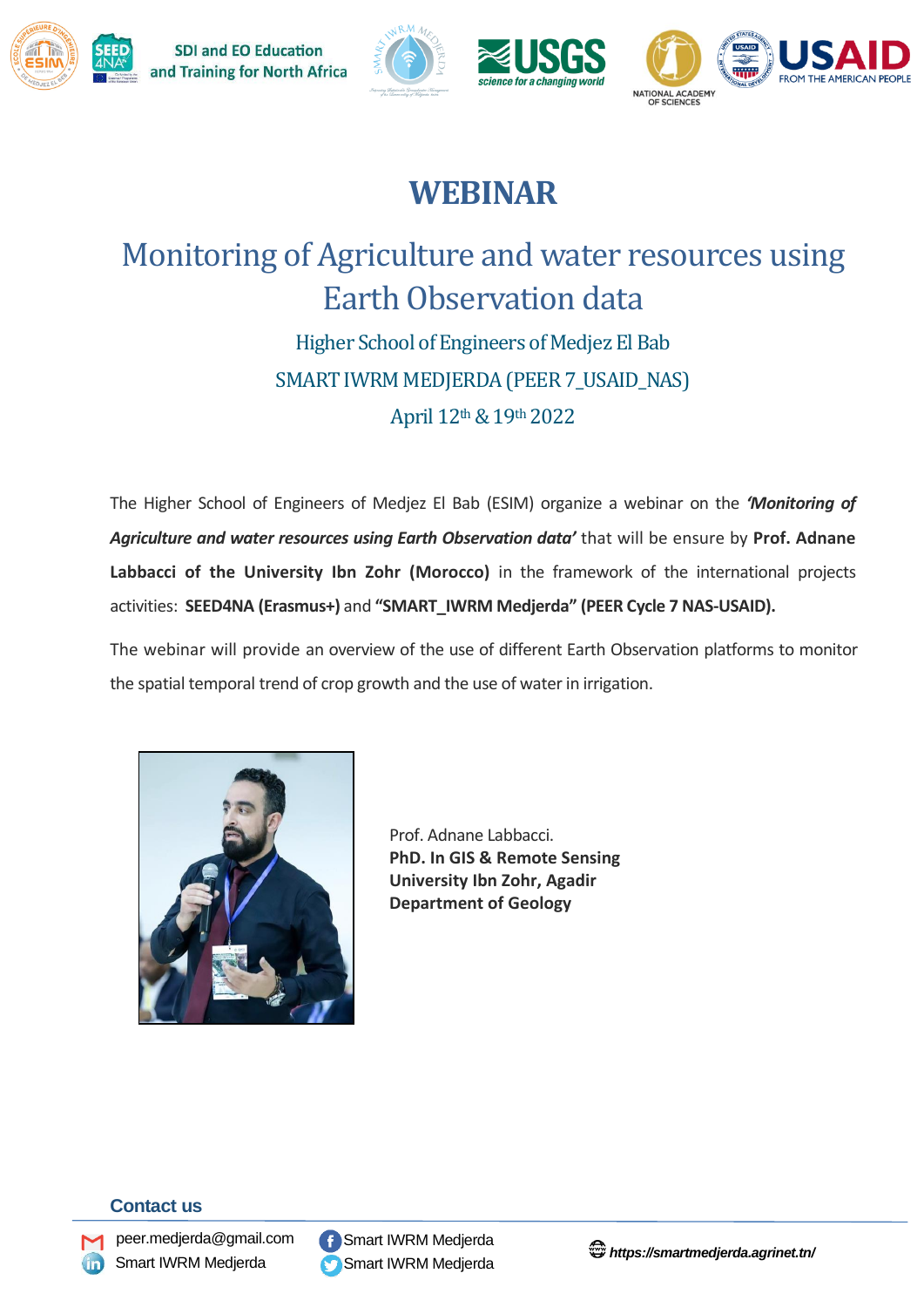





# **AGENDA**

### **Day 1: April 12 th , 2022**

| <b>Time</b> | <b>Outlines</b>                                                                                                                                                                                                                                                                                                                                                                |
|-------------|--------------------------------------------------------------------------------------------------------------------------------------------------------------------------------------------------------------------------------------------------------------------------------------------------------------------------------------------------------------------------------|
| 10 a.m.     | 1. Introduction to the use of Earth Observation (EO) data<br>$\bullet$<br>• 2. OT and cloud computing<br>3. Spatio-temporal monitoring of crop growth using EO data<br>$\bullet$<br>Exercise 1: Examples of applications using the MISBAR platform (GMES<br>$\bullet$<br>& Africa)<br>Exercise 2: Presentation of a case study to be developed by the<br>$\bullet$<br>students |
| 01 p.m.     | <b>Closing</b>                                                                                                                                                                                                                                                                                                                                                                 |

### **Contact us**